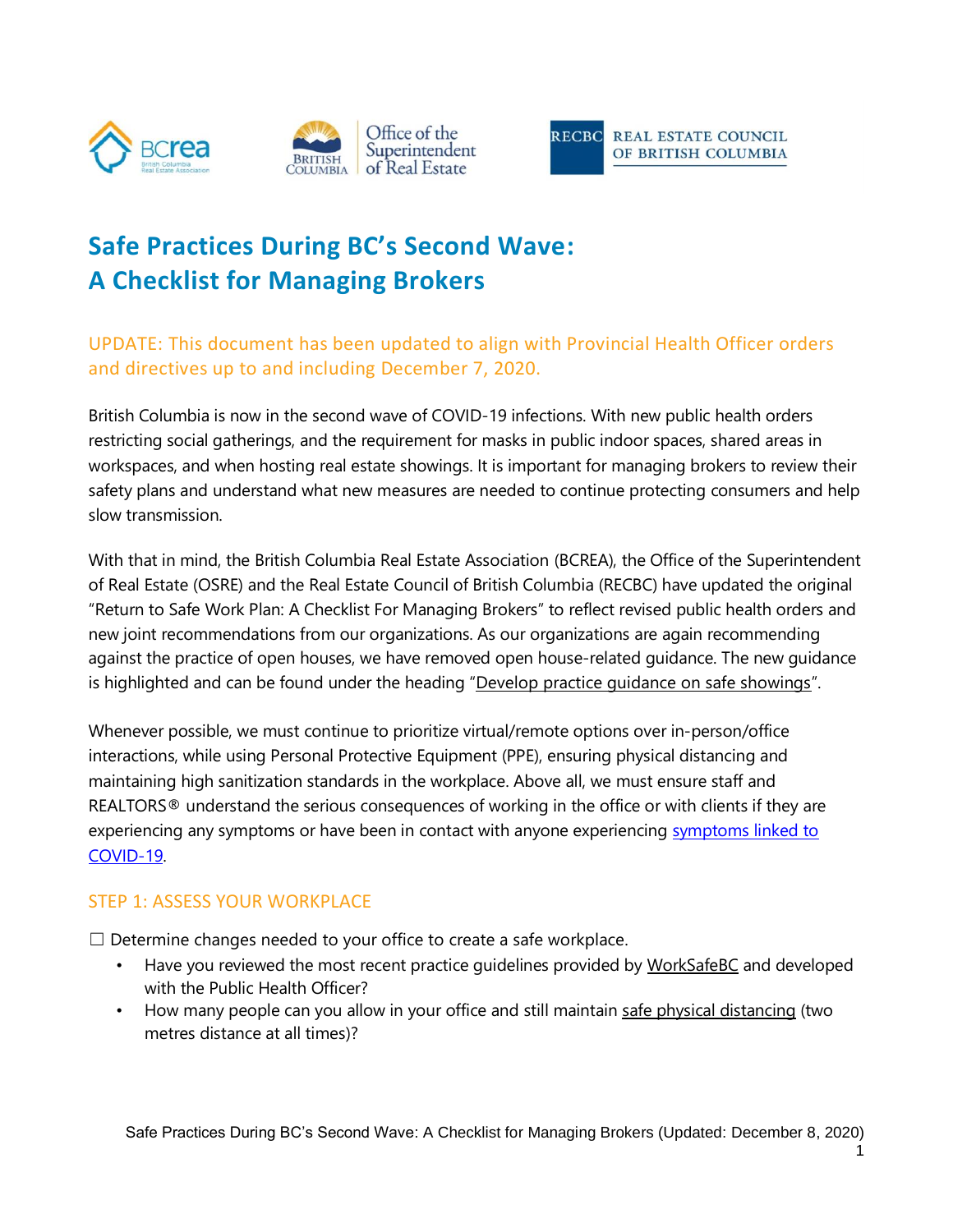- How will you ensure "masks are worn in all workplaces for shared work areas and areas where physical distancing cannot be maintained". Wording sourced from: [Province-wide restrictions -](https://www2.gov.bc.ca/gov/content/safety/emergency-preparedness-response-recovery/covid-19-provincial-support/restrictions#masks) [Province of British Columbia \(gov.bc.ca\)](https://www2.gov.bc.ca/gov/content/safety/emergency-preparedness-response-recovery/covid-19-provincial-support/restrictions#masks)
- How can you plan and direct traffic flow in your office to ensure physical distancing?
- Does the layout of cubicles, workspaces and offices allow for physical distancing? What needs to change?
- Will you need plexiglass shields/dividers at any workspaces?
- Does your reception/entrance area allow for physical distancing?

 $\Box$  Plan for **business continuity**.

- Do your brokerage's goals and financial projections need to be changed?
- What will you do if you or someone in your office is sick or quarantined for an extended period? What cross-training is needed? Have you updated your sick leave policies?
- Have you reviewed the most recent [government support](https://www.canada.ca/en/department-finance/economic-response-plan.html) programs available for your business or staff?
- Has COVID-19 changed any employee roles/duties or organizational structure? Are these changes sustainable? Have you discussed these changes with your staff?
- How can you ensure cyber security is maintained when staff are working remotely and using more virtual technology?

### STEP 2: DEVELOP A SAFE WORK PLAN FOR YOUR OFFICES

 $\Box$  Develop policies to ensure health, safety, and hygiene.

- Does your landlord/property manager have policies you must comply with?
- Have you updated your policies regarding Personal Protective Equipment (PPE)? Will you require that all staff wear PPE? If so, you are required as an employer to provide it.
- Where Realtors are required to wear PPE when in the office, such as shared spaces like kitchens, elevators, break rooms, etc., will your brokerage or your Realtors provide it?
- What other layers of protection and cleaning products such as disinfectant wipes/spray, hand sanitizers and tissues will you provide? How will you ensure easy access to these items at all desks and workspaces?
- How will you plan for a stable supply of Public Health Officer approved sanitizers, personal protective equipment (PPE) like gloves and masks, as well as soap, paper products etc. given shortages and potential postal delays?
- How will you ensure [frequent cleaning](https://www.canada.ca/en/public-health/services/publications/diseases-conditions/cleaning-disinfecting-public-spaces.html) of shared workspaces (hot-desking) and high-touch surfaces like light switches, door handles, alarms, whiteboards, phones, photocopiers, documents, coffee machines, fridges, water coolers, etc.?
- What are your protocols for staff and visitors regarding [frequently washing](http://www.bccdc.ca/health-info/diseases-conditions/covid-19/prevention-risks/hand-washing) and/or sanitizing their hands?
- What else can you do to minimize transmission risks (e.g. temperature checks, removal of personal items from desks, removal of shared items like coffee, remote controls, etc.)?
- How has your brokerage considered how **daily health checks** are included in the brokerages COVID-19 Safety Plan.
- Do staff and Realtors understand that physical contact (handshakes or hugs) is unsafe?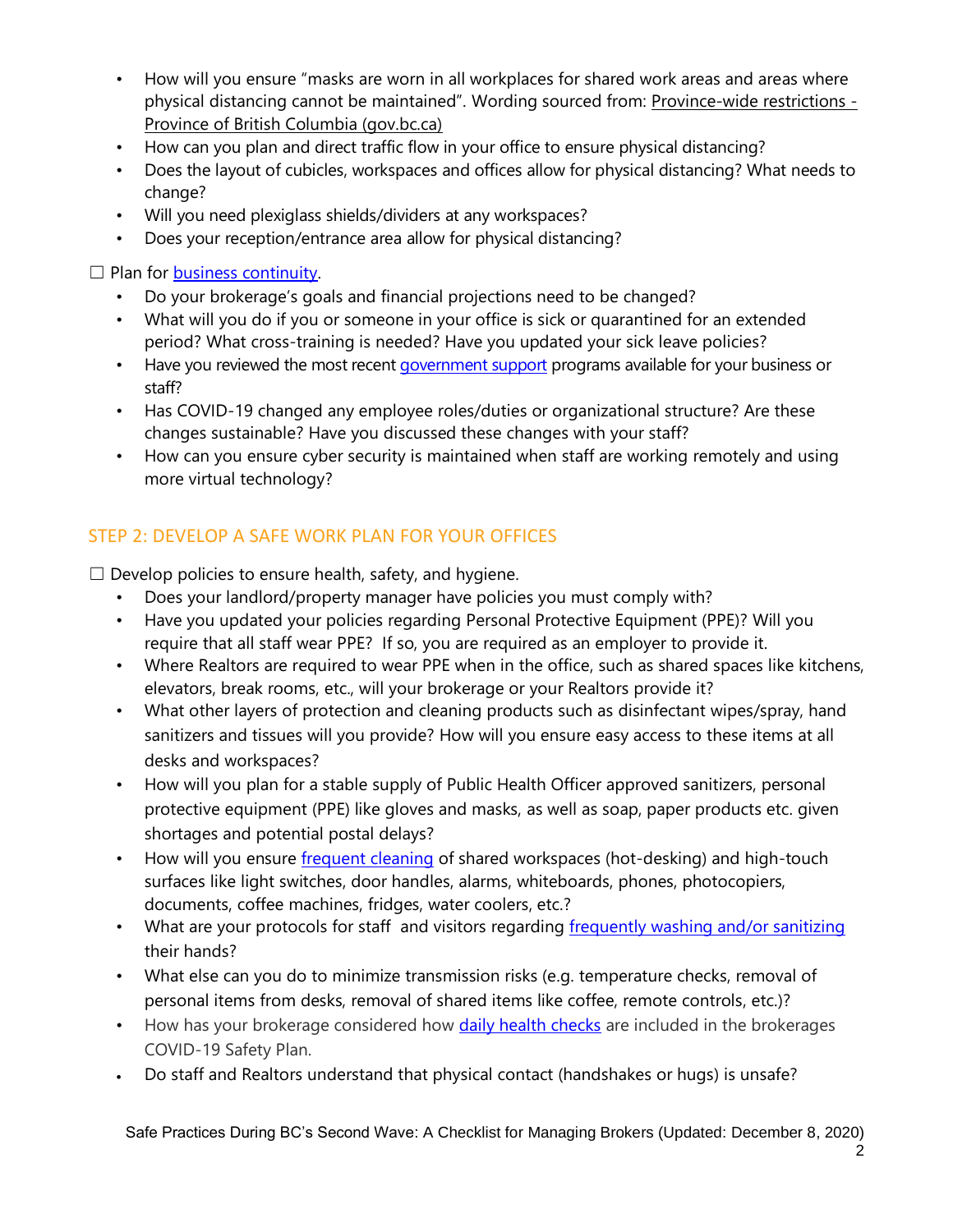$\Box$  Prepare your office.

- What protective measures need to be installed (plexiglass shields)?
- What signage is needed to ensure frequent hand & surface cleaning, safe traffic flow and to remind staff/inform visitors of policies?
- What equipment/tools can you remove to minimize transmission risks (ex. remote controls, whiteboard markers, etc.)?
- Are changes needed to mechanical, HVAC, and fire/life safety systems?
- What safety procedures should staff and Realtors know BEFORE they return to the office?
- As many Realtors work from their cars, how will you encourage Realtors to frequently sanitize their vehicles?

 $\Box$  Develop a plan to manage confirmed cases of or suspected exposure to COVID-19.

- How will staff and Realtors report exposure or suspected exposure?
- Who will you need to inform of confirmed cases (public health authorities, staff, Realtors and consumers)? How will you [protect confidentiality?](file:///C:/Users/jlynch/OneDrive%20-%20BC%20Real%20Estate%20Association/Disclosure%20of%20Personal%20Information%20in%20a%20Health%20Crisis.pdf)
- How will you ensure self isolation/quarantine requirements are met?
- How can you plan for business continuity if your office is closed for sanitization or if staff are unable to work because they have a confirmed or suspected case of COVID-19?
- How will you sanitize your office? Have you discussed sanitation practices with your office cleaners?

 $\Box$  Develop [HR policies](https://www.nortonrosefulbright.com/en-ca/knowledge/publications/e295891c/coronavirus-outbreak-what-canadian-employers-can-do) and staff supports.

- What policies do you need to support sick leaves and self-isolating, including for those caring for sick/self-isolating family members?
- How will you ensure staff and Realtors stay home if they have *any* symptoms of illness related to COVID-19, or if they have been in contact with someone with these symptoms, even if they feel well (as required by the BC Centre for Disease Control)?
- What support do staff and Realtors need who can't work in the office due to underlying health issues or child/elder care issues?
- Can you adjust schedules to minimize the number of staff and Realtors in the office at the same time (e.g. half-days, specific schedules for Realtors, staggered start/finish times)?
- How can you support your staff's and Realtors' mental health and help manage anxiety?
- Can you offer staff and Realtor parking options to reduce commuting by public transit?
- How will you minimize business travel to comply with the public health guidance to stay local and avoid non-essential travel within BC?

 $\Box$  Develop visitor policies.

- How do you [ensure visitors](https://www.worksafebc.com/en/resources/health-safety/posters/help-prevent-spread-covid-19-entry-check-visitors?lang=en&origin=s&returnurl=https%3A%2F%2Fwww.worksafebc.com%2Fen%2Fforms-resources%23sort%3D%2540fcomputeditemdatefield343%2520descending%26f%3Alanguage-facet%3D%5BEnglish%5D%26tags%3DCovid-19%7Ca96b6c96607345c481bb8621425ea03f) don't put your office at risk? Will you require all visitors to wear a mask in your workplace?
- Will you ask visitors to confirm they are symptom-free and have not been in contact with anyone with symptoms before entering your office? How will you prevent visitors from entering the premises before they have made these confirmations?
- How will you collect contact information in case contact tracing is needed?
- How many visitors can you have and still meet physical distancing requirements?
- How will you make sure visitors are aware of your workplace mask policies?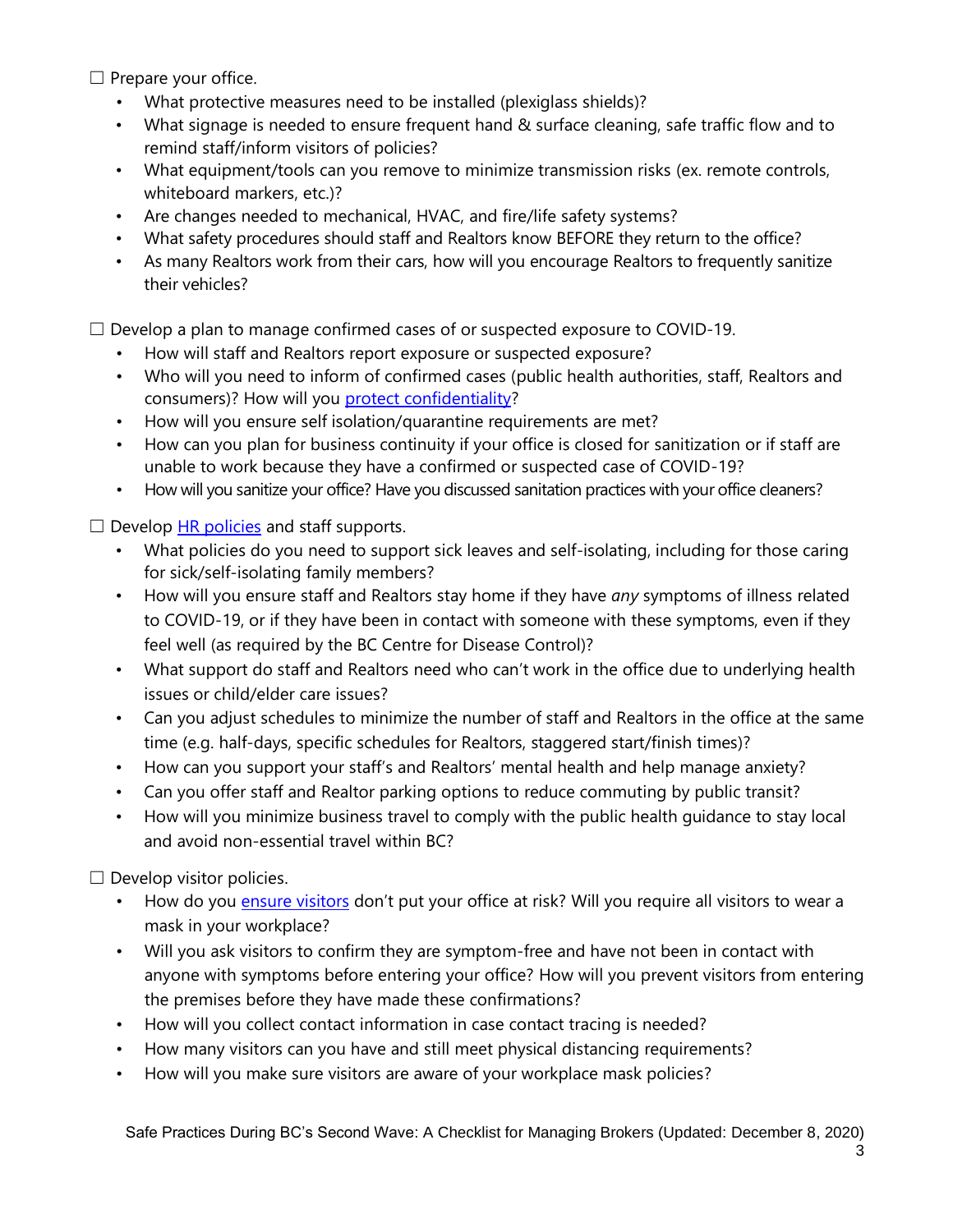• How will deliveries be handled safely?

#### STEP 3: ADAPT REAL ESTATE PRACTICES

- $\Box$  Develop physical distancing policies to ensure compliance with public health orders when working with consumers.
	- How can you continue to prioritize remote transactions by using virtual showing platforms and electronic signatures?
	- Have you considered purchasing additional technology to support remote and/or virtual working, as physical distancing requirements could be in place for some time?
	- How can you provide guidance to your Realtors to ensure consumers are pre-qualified before meeting in person or viewing a property?
	- How will you provide guidance to Realtors on safe physical distancing if any in-person showings are held?
	- What information about safety needs to be communicated to consumers or tenants at the outset of a Realtor/client relationship to ensure compliance?
	- Do your Realtors understand that they should not drive consumers to showings? How will this be communicated to consumers in advance? What should Realtors do if they feel pressured to drive consumers that do not own a vehicle and do not want to take public transportation?

<span id="page-3-0"></span> $\Box$  Develop practice quidance on safe showings.

- How will you communicate to Realtors that scheduled in-person showings should be held only with serious buyers who intend to make an offer on a property?
- What conversations do you need to have with Realtors to ensure they understand the changes to public health orders?
- How will you ensure Realtors are holding showings with a maximum of six people (including Realtors and occupants)?
- How will you ensure that Realtors understand that the number of people in a safe showing will vary depending on the size and layout of a property? For example, when showing a small condo, it may not be possible to allow six people to be present as the space may be too small to still allow for safe physical distancing.
- Will you develop a brokerage policy to ensure that masks are worn in all indoor spaces during the course of a showing, including common areas of multi-tenanted properties? This is a recommended best practice for the health and safety of Realtors and the public.
- How will you request occupants are not present during a showing and any pets are safely confined?
- How will you ensure Realtors ask consumers to confirm they have no symptoms of illness related to COVID-19 and have not been in contact with anyone with symptoms before doing an in-person showing
- How will you ensure consumers understand they must cancel appointments if they are showing any symptoms related to COVID-19?
- What guidance will you give Realtors on providing services within their area of expertise, including working in the communities they typically serve?
- How will Realtors work with consumers who own tenanted properties to ensure tenants'

Safe Practices During BC's Second Wave: A Checklist for Managing Brokers (Updated: December 8, 2020)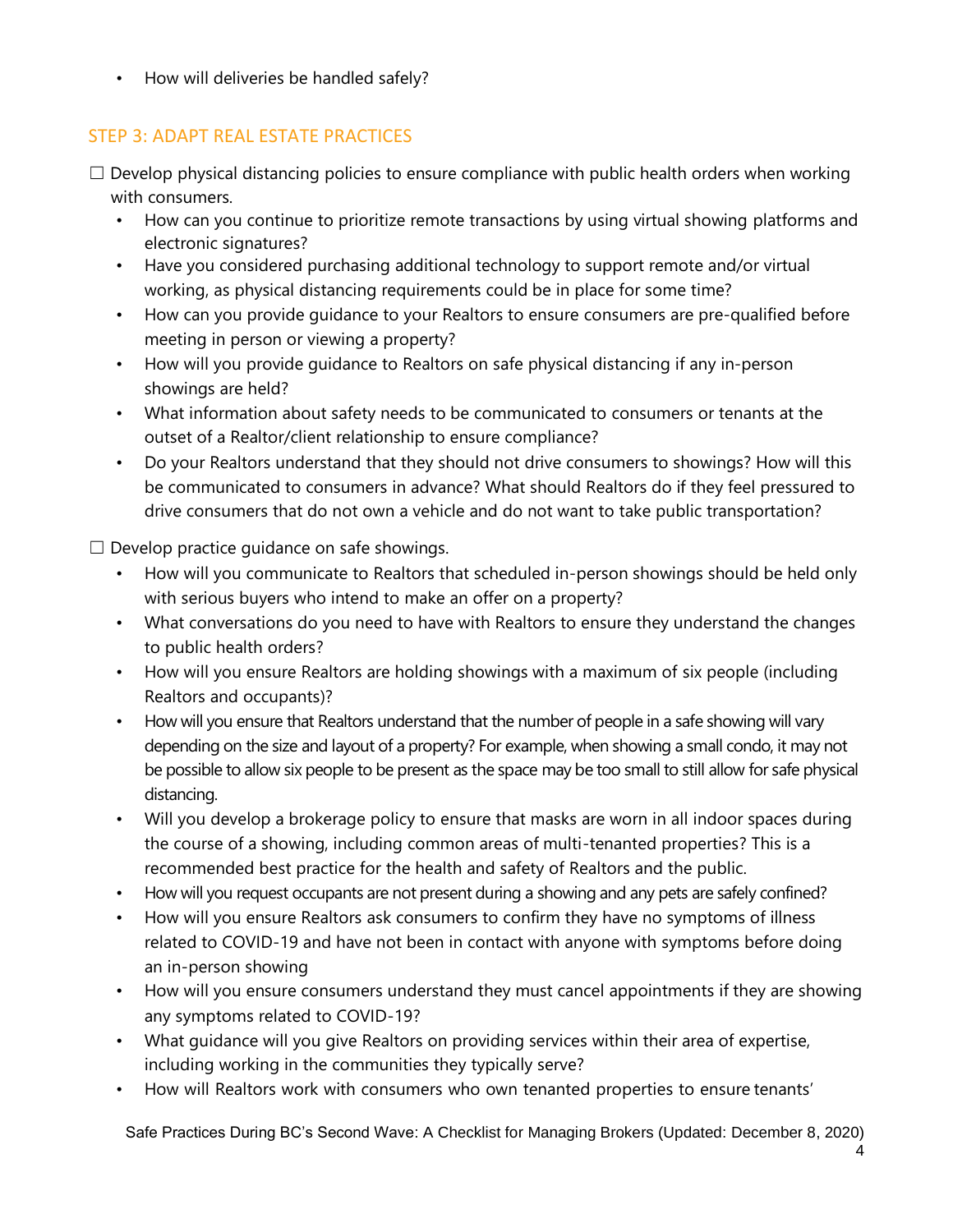rights are respected and tenants freely give consent? What additional policies does your brokerage need to ensure tenant safety?

- Are you up to date with the latest guidelines from the Residential Tenancy Branch and/or any new Residential Tenancy Orders?
- What guidance can you provide Realtors regarding safe traffic flow throughout the property? What policies will you develop for Realtors regarding WorkSafeBC signage recommendations?
- What guidance will you provide Realtors and clients on sanitizing or washing their hands before and after entering a property?
- What quidance will you provide to help ensure proper sanitization and [ventilation](https://www.worksafebc.com/en/resources/about-us/covid-19/general-ventilation-and-air-circulation-covid-19-faq?lang=en) of a property before and after a showing? Who will be responsible for sanitization?
- What guidance will you give Realtors on scheduling viewings to allow for proper sanitization between viewings?
- What guidance will you provide Realtors on sanitizing high-touch items such as keys and lockboxes?
- What steps will you take if a seller refuses to sanitize a property?
- What recommendations will you make on reducing cross-contamination risks if consumers view multiple properties in one day?
- How many people up to the maximum of six (including Realtors) can be in a property at the same time and still maintain safe physical distancing?
- How will your brokerage and Realtors plan for and respond to safety concerns/criticism about open houses from neighbours or tenants (in-person or on social media)?

 $\Box$  Determine what new documentation or changes to existing documentation are needed.

- Are your Schedule "A's" still representative of the services the brokerage is contracting to provide? What needs to be updated?
- Will you be using additional waivers or clauses related to COVID-19? How will you ensure consumers understand who they benefit and seek legal advice before signing?
- What legal advice does your brokerage need in drafting or reviewing offers with COVID-19 specific clauses to ensure they are transaction and client-specific?

☐ Provide guidance to Realtors on brokerage expectations.

- What can you do to make sure Realtors keep up-to-date with changes to procedures (regular remote attendance of office meetings, electronic communications, signage)?
- How can you support Realtors in identifying and avoiding risky situations?

 $\Box$  Provide guidance to Realtors on supporting consumers through completion.

• How can you support Realtors in ensuring clients understand changes to related services like home inspectors, appraisers and moving companies?

#### STEP 4: ENSURE COMPLIANCE

 $\Box$  Develop plan to train staff and Realtors on new policies and procedures and ensure compliance.

- How will you monitor compliance, respond to concerns or deal with non-compliance?
- Who will be responsible for monitoring compliance in your office? How will you ensure Realtors follow safety procedures while working outside the office?

Safe Practices During BC's Second Wave: A Checklist for Managing Brokers (Updated: December 8, 2020)